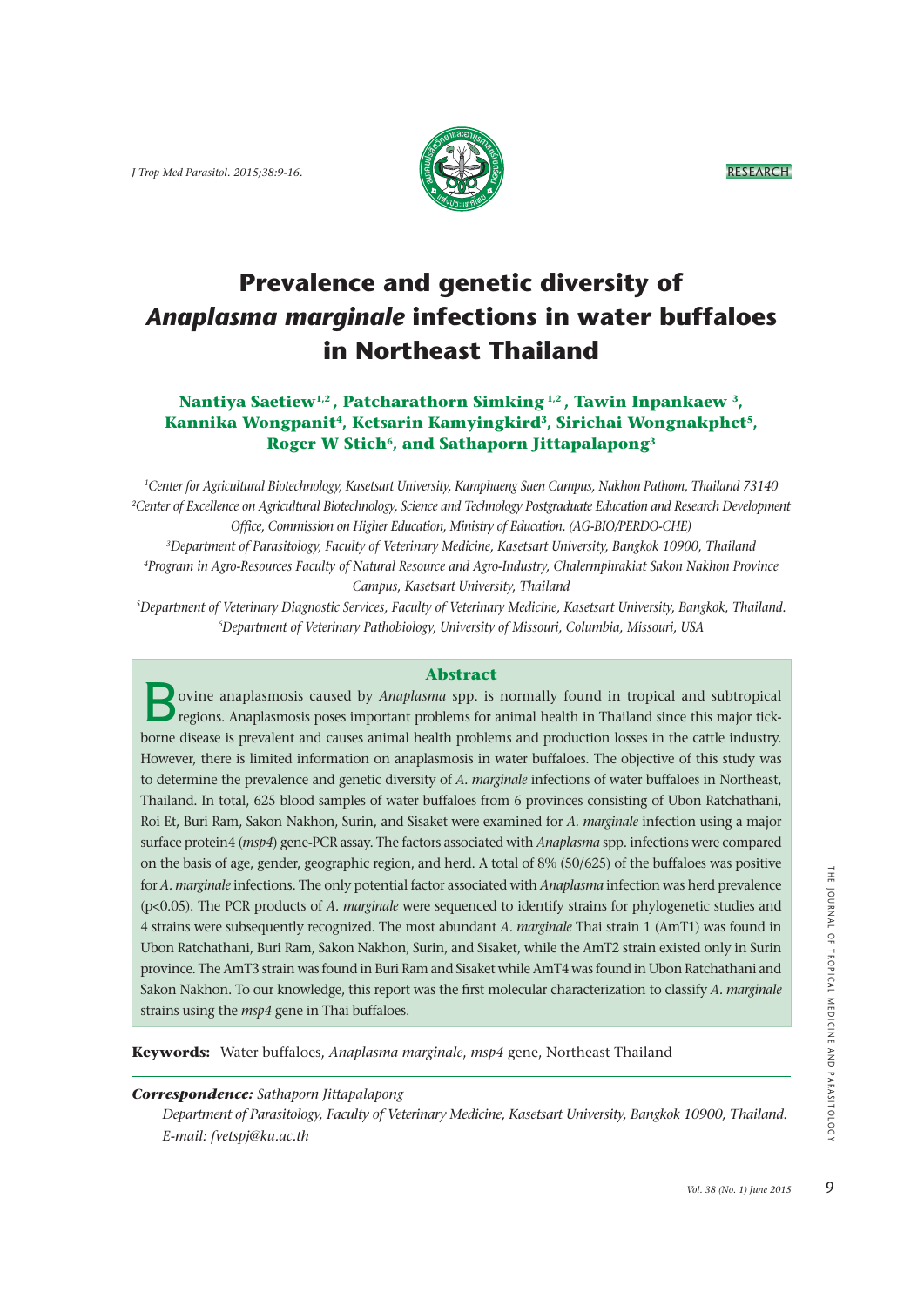#### **Introduction**

 Anaplasmosis is one of the major tick-borne diseases of cattle and other ruminants caused by *Anaplasma* (Rickettsiales: Anaplasmataceae) [1]. Bovine anaplasmosis is characterized by haemolytic anemia, high fever, weight loss, abortion, decreased milk production, and death [2]. Transmission of *A. marginale* in cattle occurs biologically and mechanically through ticks, blood-feeding flies, and blood contamination. *A. marginale* has been reported in water buffalo (*Bubalus bubalis*), American bison (*Bison bison*), white-tailed deer (*Odocoileus virginianus*), mule deer (*Odocoileus hemionus*), black tailed deer (*Odorcoileus hemionus columbianus*) and Rocky Mountain elk (*Cervus elaphus nelsoni*) [3]. In Thailand, water buffaloes are important animals in the Northeast region since they provide meat, horns, milk products, leather, land plowing, and transportation of people and crops. However, like cattle, buffaloes might be infected by many bovine pathogens; in contrast to cattle, buffaloes may show less apparent damages due to its breed resistance. However, there is limited information on *A. marginale* infection in buffaloes.

 The conventional method for detecting *Anaplasma* infection is based on a microscopic examination of stained blood smears. However, due to the low parasitemia in animals, this method is not recommended for the detection of subclinical animals or carriers [4]. According to its specificity, polymerase chain reaction (PCR) is one of the alternative diagnosis tools for epidemiological investigations based on selected specific genes such as *msp* (major surface protein) [5,6]. PCR has a considerable advantage in decreasing the occurrence of false negatives when testing animals are as subclinical or carriers. *Msp* genes of *A. marginale* have been characterized and classified into 6 *msp* genes consisting of *msp1a*, *msp1b*, *msp2*, *msp3*, *msp4*, and *msp5* [7]. However, only *msp1a*, *msp4*, and *msp5* have been extensively used for the molecular characterization of *A. marginale*. In addition, *msp4*, encoded by a single gene, is highly conserved among geographic strains [1,8] and is an immune-dominant outer membrane protein the most investigations b<br>
such as *msp* (m<br>
has a considera<br>  $\frac{2}{5}$ <br>
occurrence of fal<br>
are as subclinic<br> *marginale* have l<br>
into 6 *msp* genes<br>  $msp3$ ,  $msp4$ , and<br>  $msp4$ , and  $msp5$ <br>
the molecular ch<br>
addition,  $msp4$ ,

with orthologs in all *Anaplasma* spp. examined so far [5]. The *msp4* gene has been also used for phylogenetic studies providing information on the biogeography and the evolution of *Anaplasma* spp. [1,5]. The objectives of this study were (1) to detect *A. marginale* infections of buffaloes and (2) to identify the variation of *A. marginale* strains existing among buffaloes in Northeast Thailand.

## **MATERIALS AND METHODS**

#### **1. Study areas**

 Water buffaloes located in six provinces of Northeast Thailand, Ubon Ratchathani, Roi Et, Buri Ram, Sakon Nakhon, Surin, and Sisaket, were randomly selected based on the census of buffalo populations reported by DLD.

#### **2. Animals**

 Six hundred and twenty five buffaloes (535 females and 90 males) were recruited; 138 were collected from Ubon Ratchathani, 81 from Roi Et, 73 from Surin, 70 from Buri Ram, 204 from Sakon Nakhon, and 59 from Sisaket provinces. They were classified by age group  $(i) < 1$  year  $(n=37)$ , (ii) between 1 and 5 years  $(n=334)$ , and  $(iii) > 5$  years (n=254). Blood samples from each animal were collected by random sampling between June 2009 and May 2010. Ten ml of blood samples were collected from the jugular vein and placed into sterile tubes containing EDTA as an anticoagulant and citrate salt to preserve the blood for PCR analysis. Blood samples were kept on ice during transportation to the Department of Parasitology, Faculty of Veterinary Medicine, Kasetsart University, Bangkok, Thailand and stored at -20°C until use.

#### **3. DNA extraction**

 The DNA was extracted from each sample following the protocol of Sambrook [9] and stored at -20°C prior to use.

#### **4. Polymerase chain reaction (PCR)**

 Primers MSP43 (5'CCGGATCCTTAGC GAACAGGAATCTTGC-3') and MSP45 (5'GGAGCTCCTATGAATTACAGAGAATTGT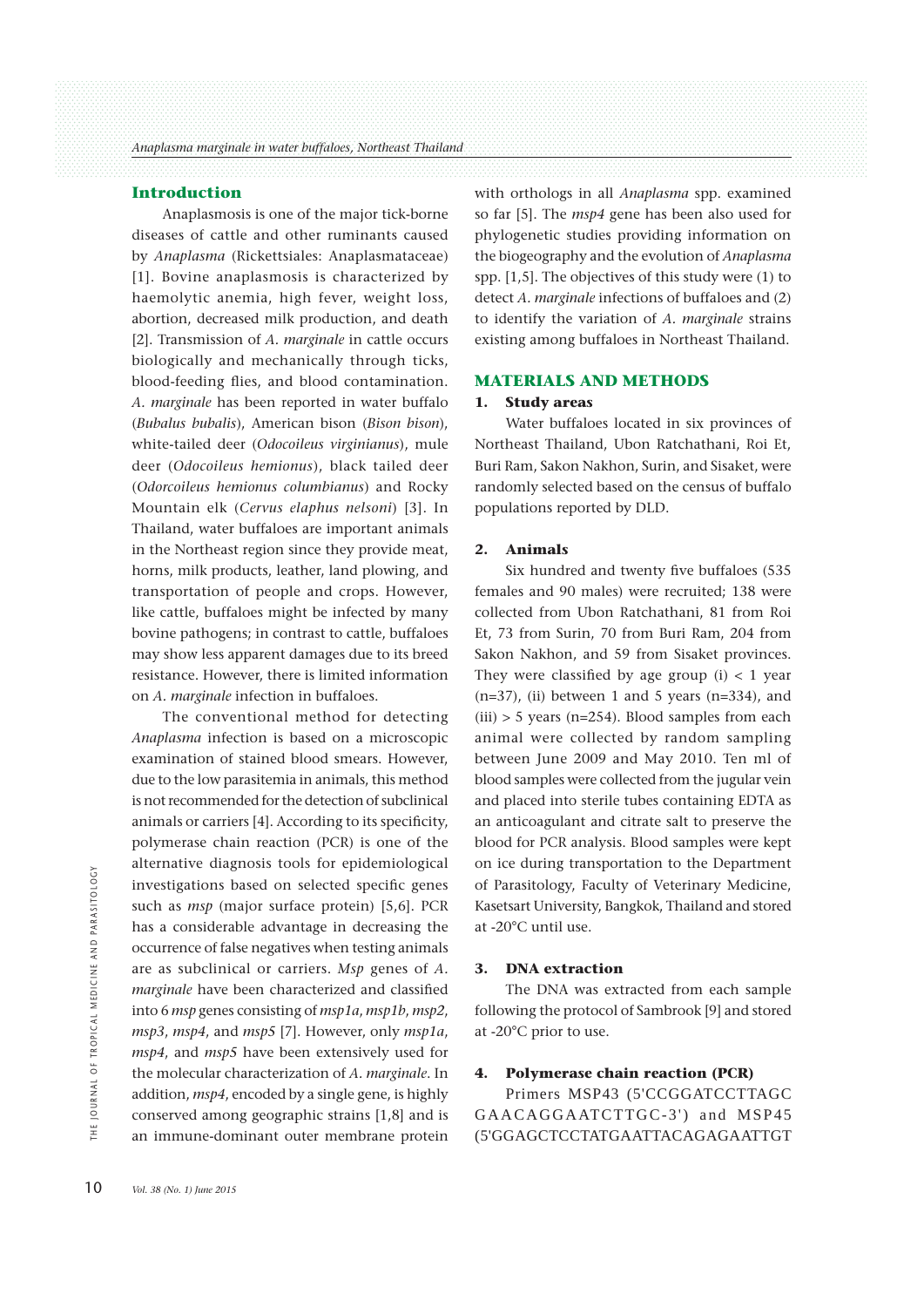TAC-3') were used to amplify an approximately 849 bp fragment of the *msp4* gene [5]. Negative control  $(ddH_2O)$  were used every 10 samples to ensure the absence of contamination. The first PCR-positive sample, which was confirmed with sequence analysis, was subsequently used as the positive control. *Msp4* was amplified from 2 ul (approximately 100 ng) of total DNA by PCR. The PCR condition for the *msp4* gene were identical, and consisted of a PCR reagent mixture of 20  $\mu$ l, 1 pmol/ʅl of each primer, 0.2 mM deoxynucleotide triphosphates,  $1.0 \text{ mM MgCl}_2$ ,  $0.5 \text{ unit of Taq DNA}$ polymerase, 1x PCR buffer (200 mM Tris-HCl (pH 8.4), 500 mM KCl) (Invitrogen<sup>TM</sup>, Brazil) in a 0.2 ml PCR tube which was used in the T1 Thermocycler (Biometra, Germany). Reactions were performed in the automated DNA thermal cycler for 40 cycles. After an initial denaturing step of 2 min at 95°C, each cycle consisted of a denaturing step of 30 sec at 95°C, an annealing step of 30 sec at 60°C, and an extension step of 1 min at 72°C. PCR products were electrophoresed on  $1\%$  agarose gel to confirm the size of amplified fragments.

#### **5. PCR product purification**

 PCR products were electrophoresed on 1% agarose gels to confirm the size of amplified fragments by comparing with the DNA molecular weight marker. *Msp4* amplicons were silica purified (UltraClean®15 DNA Purification Kit; USA). Briefly, after electrophoresis, the selected DNA bands were cut from the agarose gel and melted irreversibly in a chaotropic salt solution. The DNA was then bound to Ultra Bind® silica particles in the presence of Ultra Salt®. The DNA/silica complex was pelleted in a microcentrifuge, and the melted gel was discarded. The pellet was washed once and the concentrated DNA was maintained in water.

#### **6. Sequence analysis**

 Amplified fragments were used directly for sequencing these strands by double-stranded, dyetermination cycle sequencing. The *msp4* gene was completely sequenced and these sequences were used to evaluate the genetic distance using the *p* distance method contained in the MEGA program.

#### **7. Statistical analysis**

 Positive numbers of *A. marginale* infections were analyzed using the factors including gender, age group, geographic region, and herd prevalence. Chi-square test and the Number Cruncher Statistical System (NCSS) ver 2000 (Kaysville, UT) program were used to assess differences in the prevalence and intensity of infection. Comparisons were conducted

(i) between gender (male, female),

 (ii) between age groups (< 1 year, between 1 and 5 years,  $>$  5 year)

 (iii) between geographic regions, and (iv) between herds within each region.

## **Results**

## **1. PCR results**

 Using the specific primer, *A. marginale* was detected and identified as the PCR product at 849 bp (Fig. 1). The PCR result showed a total of 8% (50/625) positive samples for *A. marginale* (Table 1). Herd prevalence was 13.6% (39/287) with statistically significant differences (p<0.05). The prevalence of water buffaloes aged < 1 year and between 1 and 5 years was 8.1% (3/37) and 8.1% (27/334), respectively, while 7.9% (20/254) was reported in animals aged > 5 years. Males were slightly more infected (10%, 9/90) than females (7.7%, 41/535), and Ubon Ratchathani had the highest prevalence of 11.6% (16/138).

## **2. Molecular characterization of the** *A. marginale* **strains**

 The amplified sequences from *A. marginale*infected buffaloes were sequenced and divided into 4 different nucleotides and amino acid sequences (Table 2). The strains were classified as *A. marginale* Thai (AmT) consisting of AmT1, AmT2, AmT3, and AmT4. Of the *A. marginale* strains existing in buffaloes from Northeast Thailand (Fig 2), the most abundant, AmT1, was found in Ubon Ratchathani, Buri Ram, Sakon Nakhon, Surin and Sisaket, while AmT2 was existed only in Surin province. AmT3 was found in Buri Ram and Sisaket and AmT4 was found in Ubon Ratchathani and Sakon Nakhon. The average genetic distances calculated *Molenon A. marginale*<br> **Vol. 38 (No. 1)** *June 2015*<br> *Vol. 38 (No. 1) June 2015*<br> *Vol. 38 (No. 1) June 2015*<br>
11<br> *Vol. 38 (No. 1) June 2015*<br>
11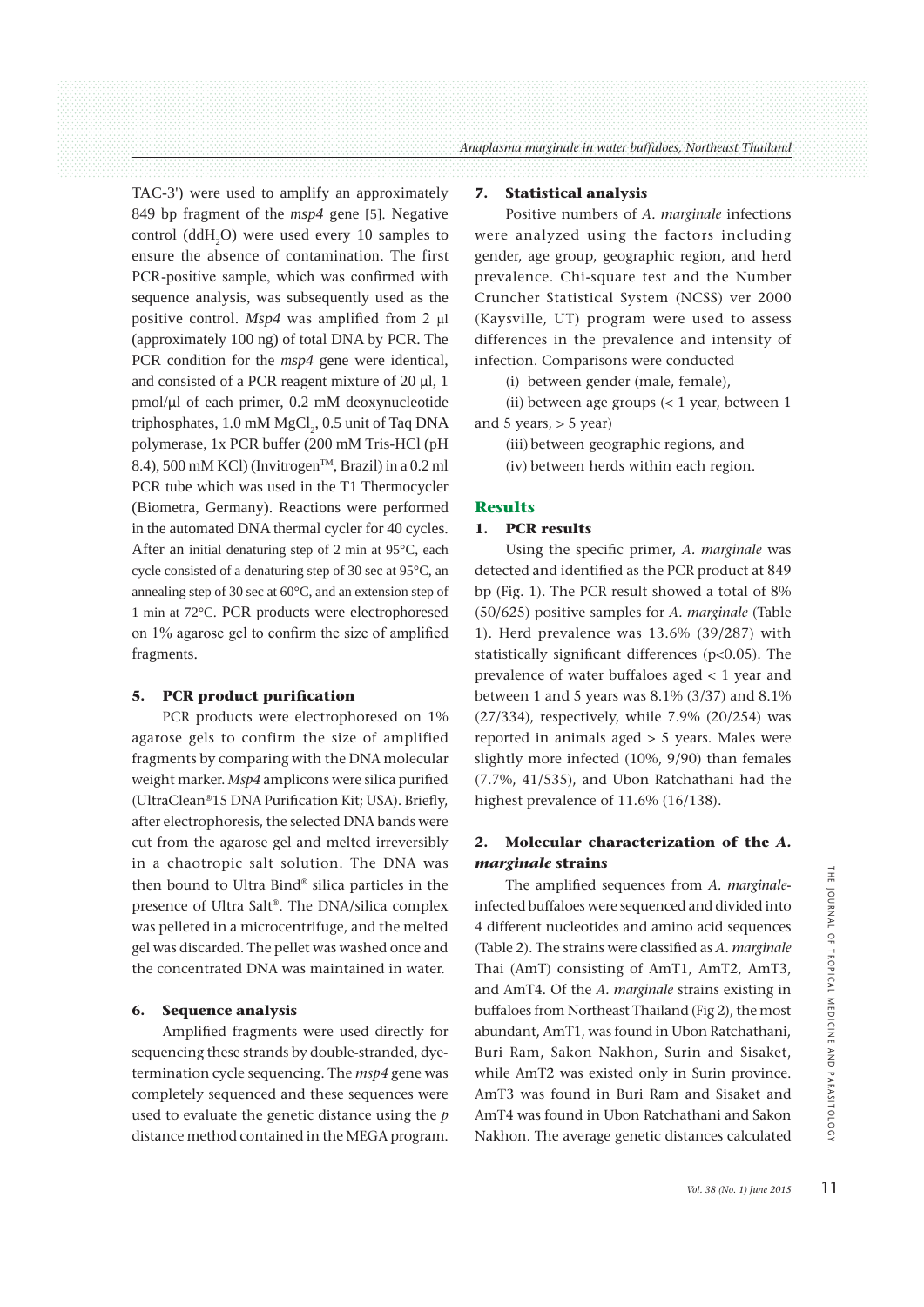

# **Fig. 1 PCR assay of 849 bp fragment of** *msp4* **gene of** *A. marginale* (Lanes 3, 4, 6 and 8 show positive band from field sample. The molecular size standard is a 100-bp ladder )

## **Table 1 Prevalence and strains of** *A. marginale* **infection in water buffaloes of Northeast, Thailand**

| <b>Parameter</b>  |                  | <b>Prevalence</b> | <b>Statistical significance</b> | <b>Strain</b> |
|-------------------|------------------|-------------------|---------------------------------|---------------|
| <b>Individual</b> |                  |                   |                                 |               |
| <b>Prevalence</b> | <b>Province</b>  |                   |                                 |               |
|                   | Ubon Ratchathani | 16/138(11.6%)     |                                 | AmT1, AmT4    |
|                   | Roi Et           | $0/81(0\%)$       |                                 |               |
|                   | Surin            | $6/73(8.2\%)$     |                                 | AmT1, AmT2    |
|                   | Buri Ram         | $5/70(7.1\%)$     |                                 | AmT1, AmT3    |
|                   | Sakon Nakhon     | 18/204(8.8%)      |                                 | AmT1, AmT4    |
|                   | Sisaket          | $5/59(8.5\%)$     |                                 | AmT1, AmT3    |
|                   | <b>Total</b>     | 50/625(8%)        | df=5, $\chi^2$ =9.75, P=0.08    |               |
| <b>Herd</b>       |                  |                   |                                 |               |
| <b>Prevalence</b> | <b>Province</b>  |                   |                                 |               |
|                   | Ubon Ratchathani | 13/59(22%)        |                                 |               |
|                   | Roi Et           | $0/58(0\%)$       |                                 |               |
|                   | Surin            | $5/28(17.9\%)$    |                                 |               |
|                   | Buri Ram         | $3/22(13.6\%)$    |                                 |               |
|                   | Sakon Nakhon     | 16/98(16.3%)      |                                 |               |
|                   | Sisaket          | $2/22(9.1\%)$     |                                 |               |
|                   | <b>Total</b>     | 39/287(13.6%)     | df=5, $\chi^2$ =17.86, P<0.05   |               |
| Age (year)        |                  |                   |                                 |               |
|                   | <1               | $3/37(8.1\%)$     |                                 |               |
|                   | $1 - 5$          | 27/334(8.1%)      |                                 |               |
|                   | >5               | 20/254(7.9%)      |                                 |               |
|                   | <b>Total</b>     | 50/625(8%)        | df=2, $\chi^2$ =0.009, P=0.99   |               |
| <b>Sex</b>        |                  |                   |                                 |               |
|                   | Male             | $9/90(10\%)$      |                                 |               |
|                   | Female           | 41/535(7.7%)      |                                 |               |
|                   | <b>Total</b>     | 50/625(8%)        | df=1, $\chi^2$ =0.57, P=0.45    |               |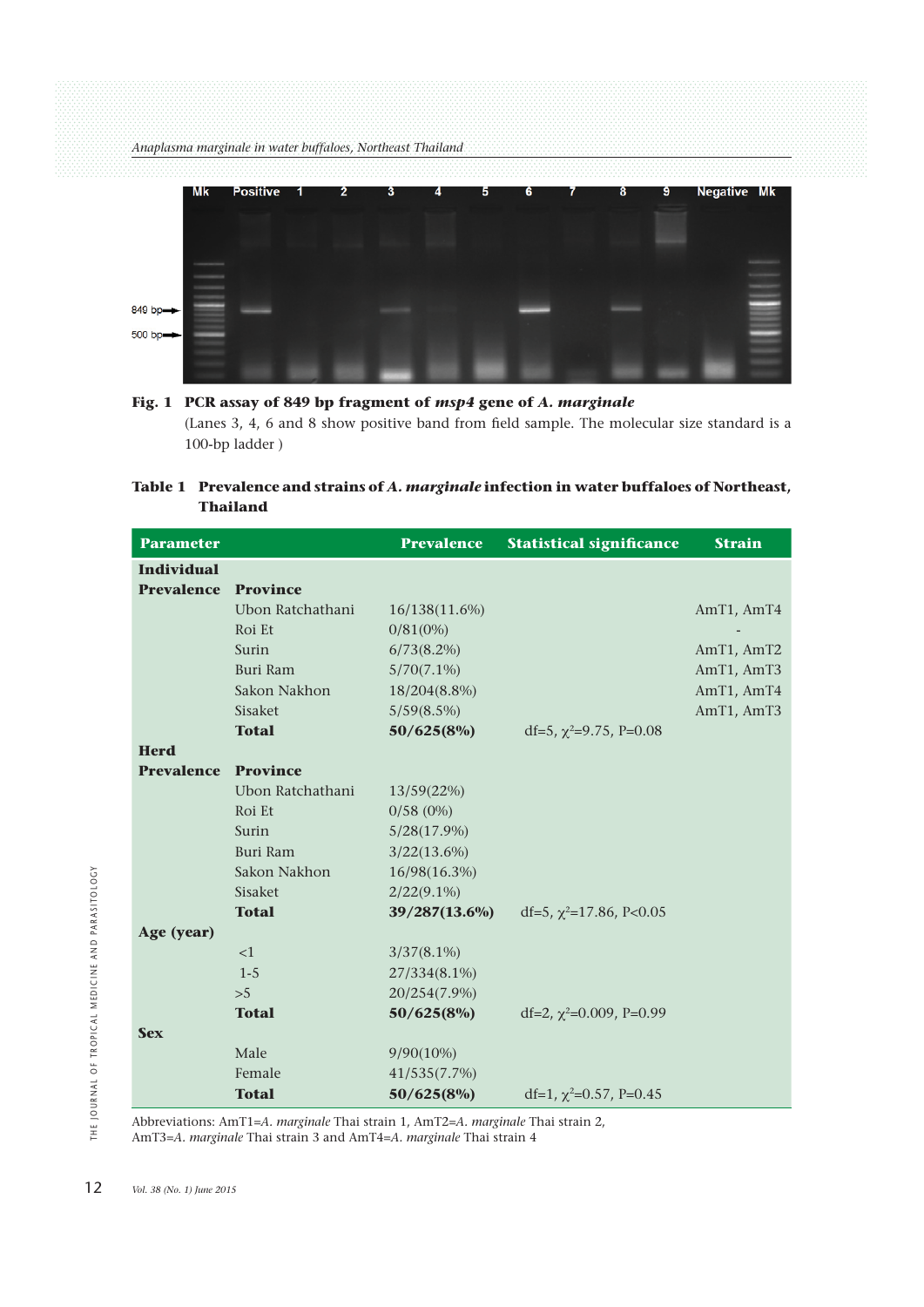| Msp4 strain          | msp4 Nucleotide position |         |         |                |         |         |         |  |
|----------------------|--------------------------|---------|---------|----------------|---------|---------|---------|--|
|                      | 29                       | 236     | 296     | 354            | 423     | 564     | 797     |  |
| Oklahoma; AY127073.1 | G, G                     | A, D    | C, T    | G, L           | A, $A$  | A, L    | C, A    |  |
| AmT1                 | $\mathbf{A}, \mathbf{D}$ | $\star$ | $\star$ | $\overline{A}$ | G       | $\star$ | $\star$ |  |
| AmT2                 | $\star$                  | $\star$ | $\star$ | $\overline{A}$ | G       | $\star$ | $\star$ |  |
| AmT <sub>3</sub>     | $\mathbf{A}, \mathbf{D}$ | $\star$ | $\star$ | A              | G       | $\star$ | A, E    |  |
| AmT4                 | $\star$                  | G, G    | A, N    | $\overline{A}$ | $\star$ | G       | $\star$ |  |

## **Table 2 Differences in the** *msp4* **nucleotide and amino acid sequences among** *A. marginale*  **strains, Thailand**

Only variable nucleotide positions are shown with nucleotides identical to the reference Wetumka (Oklahoma) isolate sequence marked with asterisks. Adenine in the translation initiation codon = position 1. Encoded amino acids are shown in italics for the sequence of the Wetumka isolate. Nucleotide changes that result in amino acid changes are shown in bold letters with the encoded amino acid shown in bold italics.



## **Fig. 2 Phylogenetic analysis of** *A. marginale* **strains based on MP analysis of** *msp4* **sequence data and bootstrap analysis with 1000 iterations**

 (Numbers on branches indicate >40% support for each clade. Strains of *A. marginale* are described in Tables 1 and 2.)

using MEGA highlight the low degree of genetic variation within groups in Thailand (0.001- 0.007). Among groups, calculations of averages revealed greater genetic distances, especially between the 4 genotypes of the Thai strains identified and the Oklahoma strain (Table 3).

## **Discussion**

 In Thailand, anaplasmosis is normally detected using microscopic examination (ME) with some limitations. ME is the gold standard test but it can only detect 106 infected erythrocytes per ml [11]. Currently, some molecular techniques **Valysis of** *msp4*<br> *Vale* are described<br> *Vol. 38 (No. 1) June 2015*<br> *Vol. 38 (No. 1) June 2015*<br>
13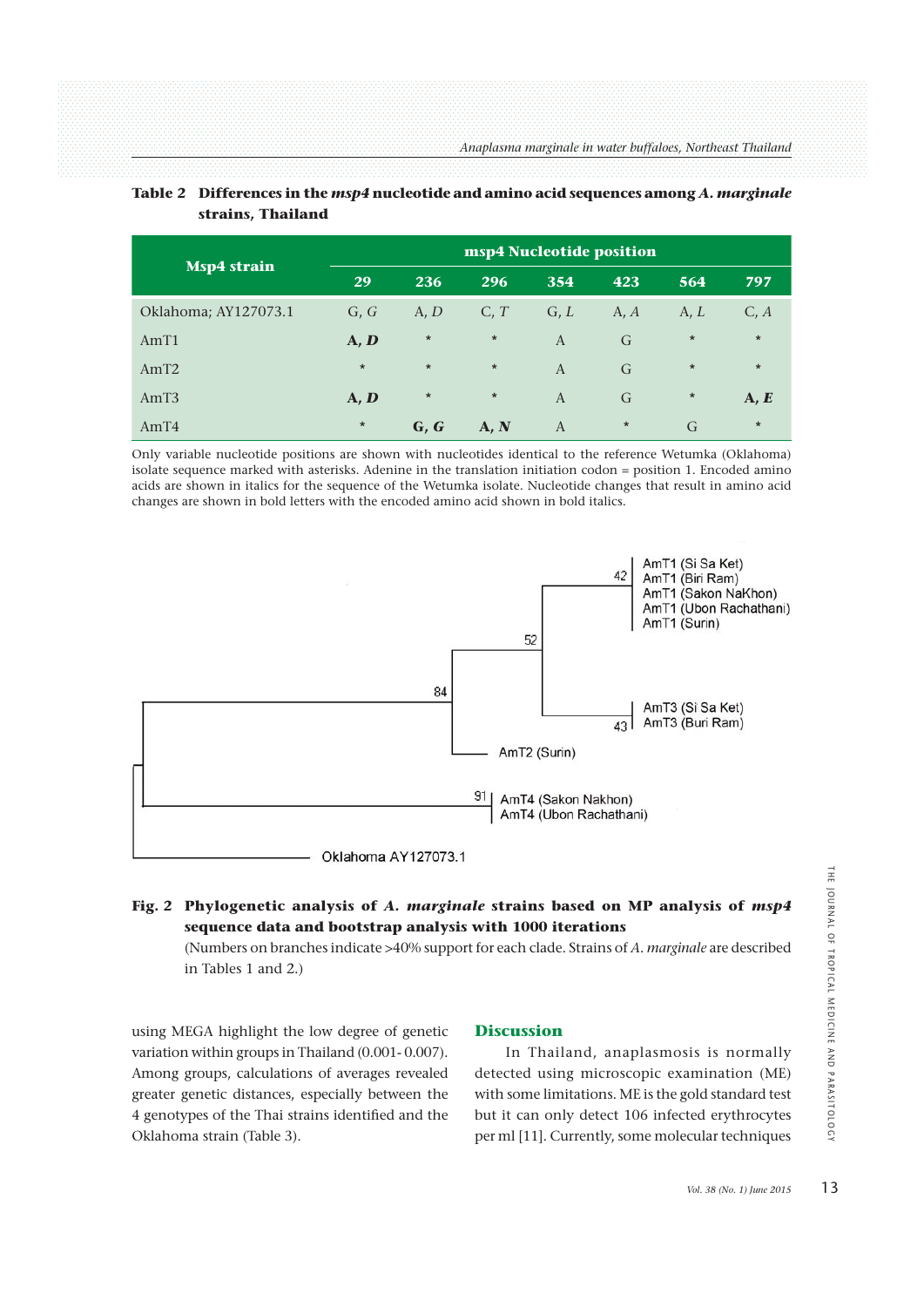| <b>Strain</b>       | AmT2   | AmT1   | AmT3   | AmT4   | Oklahoma AY127073.1 |
|---------------------|--------|--------|--------|--------|---------------------|
| AmT2                | -      | 0.0011 | 0.0019 | 0.0025 | 0.0043              |
| AmT1                | 0.0012 | -      | 0.0016 | 0.0026 | 0.0043              |
| AmT3                | 0.0035 | 0.0024 | -      | 0.0026 | 0.0043              |
| AmT4                | 0.0059 | 0.0071 | 0.0071 | -      | 0.0033              |
| Oklahoma AY127073.1 | 0.0153 | 0.0165 | 0.0165 | 0.0094 | -                   |

| Table 3 Genetic distance (lower diagonal) and standard deviation values (upper diagonal) |
|------------------------------------------------------------------------------------------|
| obtained from <i>msp4</i> gene sequence analysis                                         |

with high sensitivity and specificity have been developed to identify *A. marginale* DNA in the infected animals [4]. To improve the sensitivity of PCR, the *msp4* gene was used and this gene provided sufficient variation to create phylogeographic patterns on the large scale and was also useful for epidemiological studies of anaplasmosis. Previous epidemiological studies of *Anaplasma* spp. infections of cattle in Thailand varied from 0.03 to 74.2% by different methods and were associated with various factors including age, sex, breed, tick density, season and management [12-18]. Our result have shown that the overall prevalence of *A. marginale* infection of water buffaloes in the Northeast was 8% by PCR, compared to 6.3% by ME in 1995 [14]. This result clearly indicated that *A. marginale* infections existed in healthy or subclinical water buffaloes without clinical signs. Moreover, the significant differences in prevalence among 6 provinces demonstrated that there were some factors enhancing *A. marginale* infections in buffaloes particularly in Ubon Ratchathani which is located in the border areas of Thailand. Migration of animal was evidently found at that province; therefore, it might increase a risk of transboundary diseases. Northeastern part of Thailand is the major buffalo production area of the country, since this region houses 70% of buffaloes and more than 35% of cattle husbandry of the country [19]. Anaplasmosis affects animal health and their productivity ranging from draft animals for paddy rice and to food animals for meat and skin. *A. marginale* infections are mostly some factors en<br>
in buffaloes pa<br>
which is located<br>
<u>E</u><br>
Migration of ani<br>
province; there<br>
transboundary<br>
Thailand is the<br>
of the country,<br>
buffaloes and mo<br>
of the country [<br>
health and their<br>
animals for pad<br>
meat and s

transmitted among buffaloes through tropical cattle ticks (*Rhipicephalus microplus*) that are widely distributed in Thailand [20]. To minimize the loss, a strategy of vector control should be considered.

 The *msp4* primer employed in the PCR was specific for *A. marginale* and sequenced amplicons confirmed the presence of *A. marginale* infections in buffaloes. The sequence of *msp4* is highly conserved among *A. marginale* strains and between *A. marginale* and other *Anaplasma* spp. [5,6]. However, the differences at the nucleotide level of the *msp4* gene allow the differentiation of *Anaplasma* spp. and recently, phylogenetic analysis of *Anaplasma* species was created using the *msp4* data for *A. marginale* [5,6,21]. The results of this study reported herein demonstrated that *msp4* strains of *A. marginale* might vary among geographic regions due to the movement of infected hosts. AmT1 is the most common strain in the Northeast Thailand (Fig 3). Phylogenetic analysis of *msp4* sequences by MP and NJ resulted in trees with similar topology (Fig. 2). Weak support (>52%) was found for the clade containing AmT1, AmT3, AmT2 and AmT4 of Thai *A. marginale* strains (Fig. 2). The AmT1 and AmT4 strains were found in both Ubon Ratchathani and Sakhon Nakhon which were located near the border line between Laos, Cambodia, and Thailand. Genetic diversity of *A. marginale* strains has been described within cattle herds and geographic locations, suggesting that multiple introductions of genetically diverse strains of the pathogen occurred in most geographic areas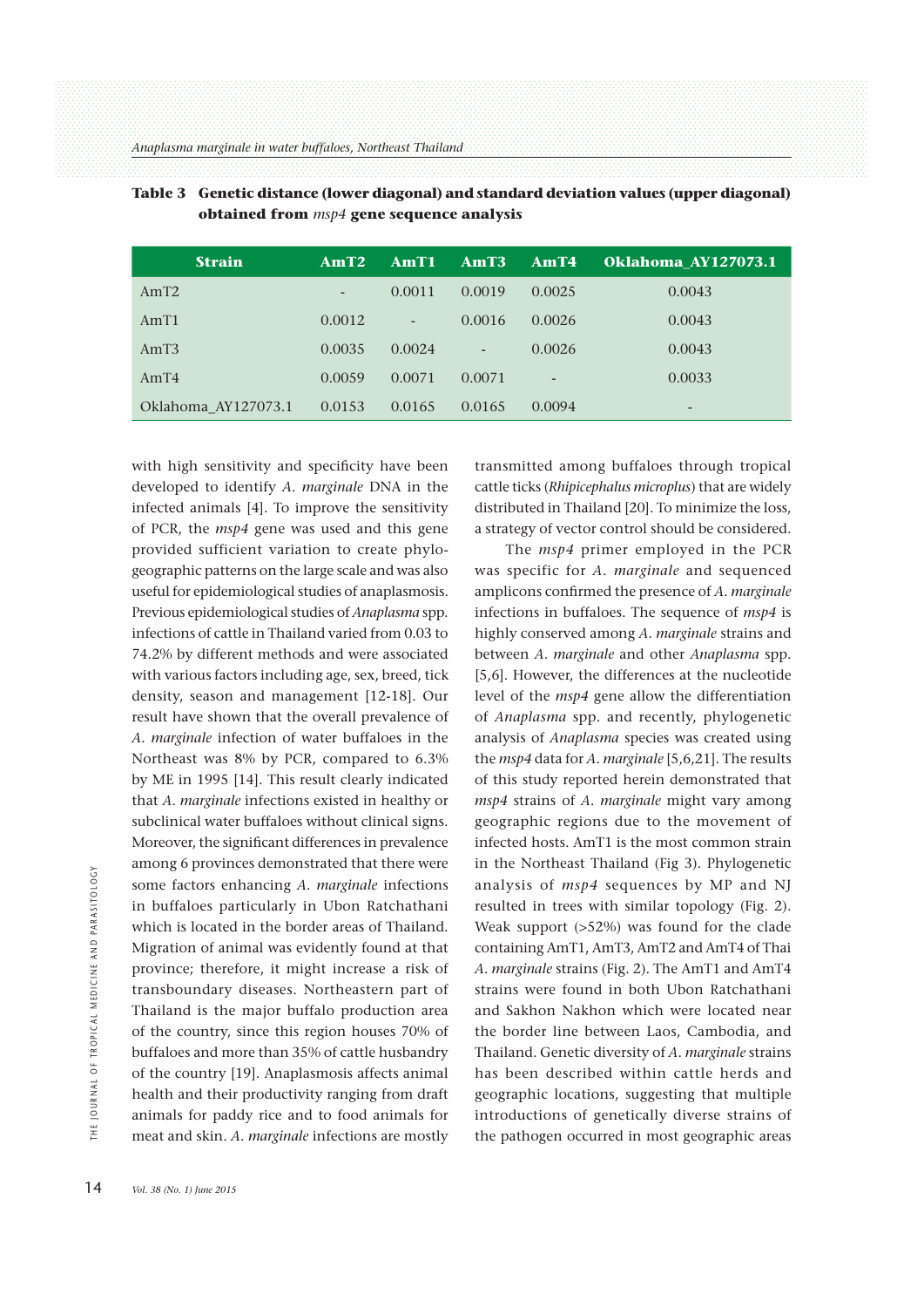

## **Fig. 3 Distribution of** *A. marginale* **strains identified in buffaloes form Northeast Thailand**

 (Abbreviations: AmT1=*A. marginale* Thai strain 1, AmT2=*A. marginale* Thai strain 2, AmT3=*A. marginale* Thai strain 3 and AmT4=*A. marginale* Thai strain 4)

with further diversification resulting from animal movement [5].

 The results reported herein demonstrated that *A. marginale msp4* strains might vary among geographic regions due to the unrestricted movement of infected hosts. Different *A. marginale* strains exist within herds in endemic areas due to available vectors such as ticks and blood sucking flies [22]. Therefore, if infected buffaloes have moved into the non-endemic areas, they might introduce a new *A. marginale* strains by mechanical or biological transmission to susceptible hosts. The diversity of *A. marginale* strains and the correlation of infection prevalence in buffaloes have provided information to design control strategies such as a vaccine or tick control based on the presence of genetically heterogeneous populations of *A. marginale* during disease outbreaks.

#### **Acknowledgments**

 This research was supported by the Center of Excellence on Agricultural Biotechnology, Science

and Technology Postgraduate Education and Research Development Office, Office of Higher Education Commission, Ministry of Education. (AG-BIO/PERDO-CHE), Ministry of Education, and the Commission on Higher Education (CHE-PhD-TH) under the program Strategic Scholarships for Research Network (Ph.D. Program, Thai Doctoral degree).

#### **References**

- 1. Aubry P, Geale DW. Review of bovine anaplasmosis. Transbound Emerg Dis. 2011;58:1-30.
- 2. Somparn P, Gibb MJ, Markvichitr K, Chaiyabutr N, Thummabood S, Vajrabukka S. Analysis of climatic risk for cattle and buffalo production in northeast Thailand. Int J Biometeorol. 2004;49: 59-64. **THE SUBSEX (NORTHE JOURNAL CONTROVER)**<br> **Vol. 38** (No. 1) June 2015<br> **Vol. 38** (No. 1) June 2015<br>
15THE JOURNAL MEDICINE AND PROPERTY CONTROLLING THE SUBSEX CONTROVER AND PARAGEMENT CONTROVER AND PARAGEMENT CONTROVER AND
- 3. Rymaszewska A, Grenda S. Bacteria of the genus *Anaplasma* – characteristics of *Anaplasma* and their vectors: a review. Vet Med-CZECH. 2008;8:573-84.